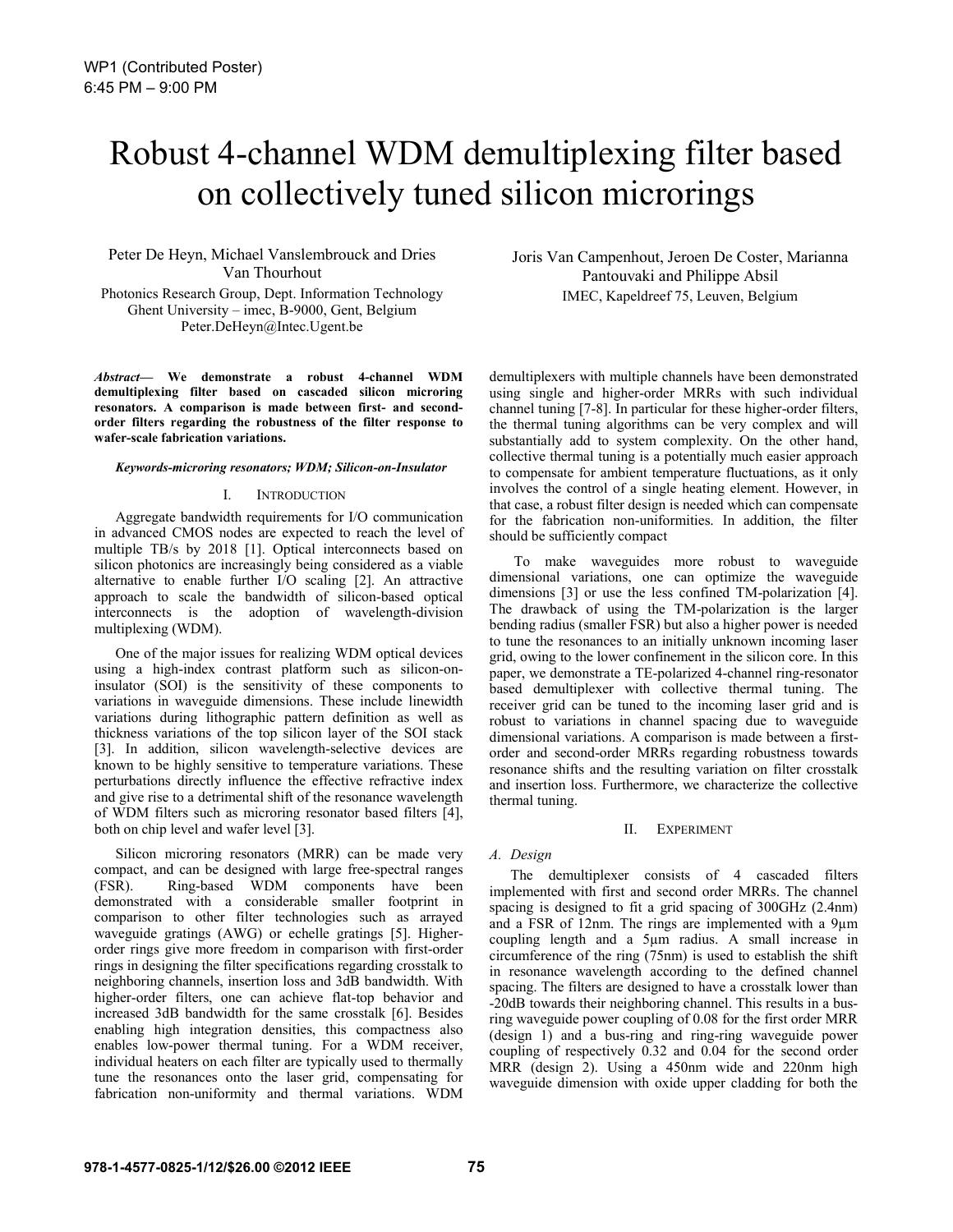bus and ring one ends up with bus-ring gap of 295nm for design 1 and bus-ring and ring-ring gap of respectively 205nm and 340nm for design 2.

## *B. Fabrication*

The WDM filter was fabricated on a 200-mm SOI wafer with  $2\text{-}\mu\text{m}$  buried oxide and  $220\text{-}\text{nm}$  top c-Si layer using a subset of processing modules from imec's Silicon-Photonics Platform (iSiPP). Two silicon patterning steps were carried out in which respectively 70nm and 220nm of the c-Si layer were locally etched to define fiber-grating couplers as well as the ring filter and the strip access waveguides. The heaters were implemented as highly p-type doped, 1-µm-wide silicon resistors, located at  $1.25 \mu m$  away from the inner edge of the ring waveguides. Local silicide and a CMOS-like tungsten/copper back-end are used to contact the heaters.

An illustration of 4-channel demultiplexer with collective heaters is given in Figure **1**.



Figure 1: A 4-channel demultiplexer using 2<sup>nd</sup> order MRRs

## *C. Results*

Both designs are characterized using a tunable laser with a resolution of 10pm. In Figure 2, one can see a typical spectral response of design 1 with first order MRRs and in Figure 3, the spectral response of design 2 with second order MRRs. The 3dB bandwidth (BW) of design nr 2 is indeed much larger  $(3dB BW = 1.23nm)$  than design nr 1  $(3dB BW = 0.43nm)$ .

To test the robustness of both receivers to lock into a fixed channel grid of 2.4nm, we manipulate the measured responses and shift all channel resonances with a multiple of the designed channel spacing on top of each other. In this way, one easily detects variations of the resonance frequencies away from their ideal spectral position. Next, the collective tuning of the resonances of the MRRs is emulated by choosing the best position of the receiver grid that minimizes the insertion loss (IL) of the worst channel. This is illustrated in Figure 4 for a first order MRR (design 1) and in Figure 5 for a second order MRR (design 2). The worst case and mean IL and cross talk (XT) corresponding to the best position of our receiver grid can then be calculated over all channels, as is illustrated in the figure. Comparing Figure 4 and Figure 5 indicates that the broader BW makes the second order filter more robust towards insertion loss and crosstalk variations.



Figure 2: Spectral response of design 1 with  $1<sup>st</sup>$  order MRRs. The concept of FSR, channel spacing and crosstalk is explained.



Figure 3: Spectral response of design 2 with 2<sup>nd</sup> order MRRs.



Figure 4: Insertion loss (IL) and crosstalk (XT) robustness analysis for a  $1<sup>st</sup>$  order MRR (design 1)